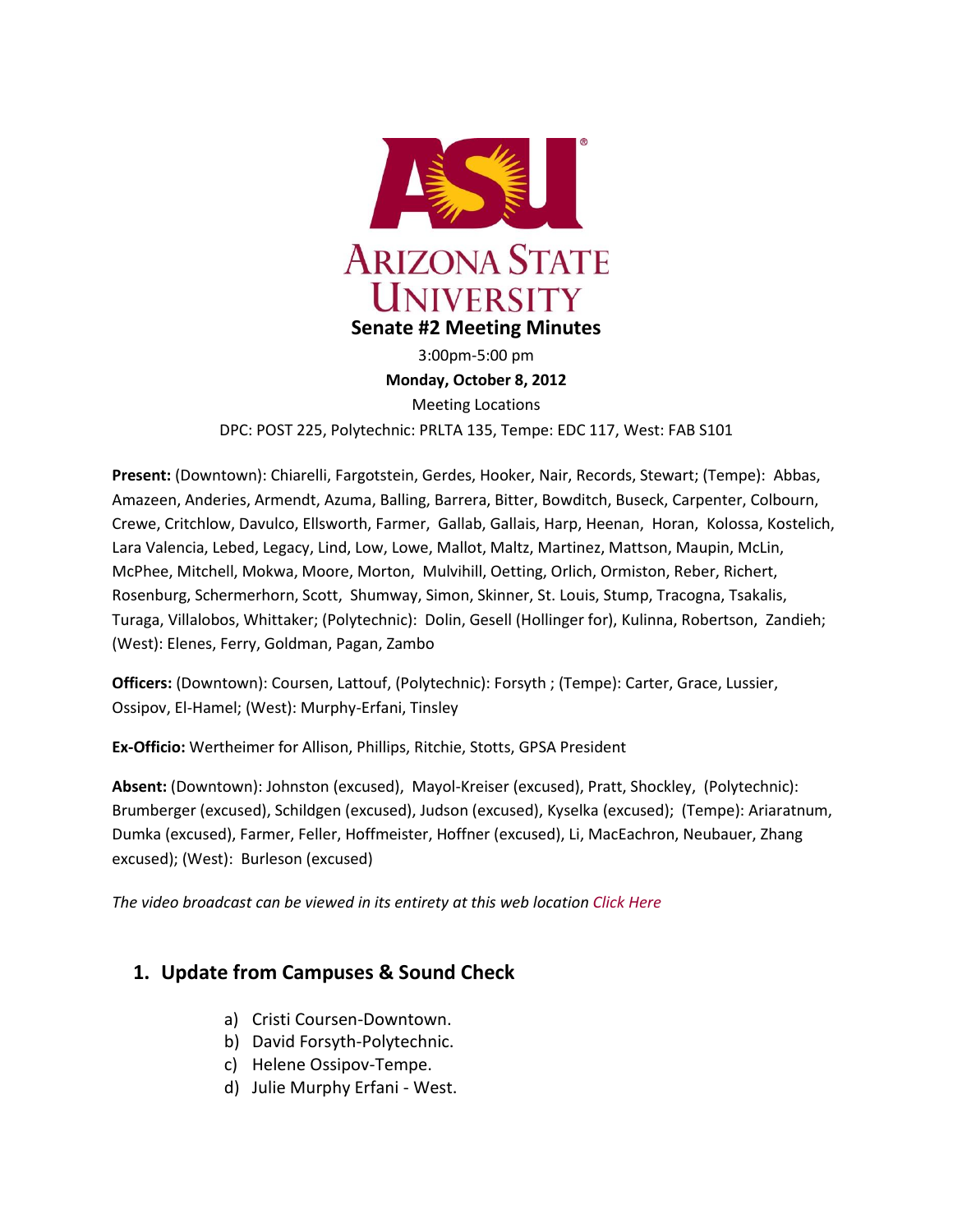# **2. Call to Order**

a. Quorum requirement were met, 96 members were present.

# **3. ASU Police Report - Chief John Pickens and Morgan Olsen**

Chief Pickens reported on the progress made regarding campus crime issues that have recently occurred. He also outlined the current state of affairs in the ASU Police Department and discussed future goals, objectives and staffing related issues. Questions were taken.

Mr. Olsen reinforced concepts presented by Chief Pickens and emphasized the commitment to fund the ASU Police department at a level that allows for a safe campus environment. Questions were taken.

# **4. Associate VP and Chief HR Officer Report – Kevin Salcido**

Mr. Salcido discussed the University's initiative to become a tobacco free university. The website being developed was presented to the senate and it was reported that because this is a health, safety and wellness issue the university is using all of its resources to provide staff, faculty and students that use tobacco the opportunity to quit. Mr. Salcido indicated that a soft enforcement policy would be used once the policy is fully implemented. Questions were taken.

# **5. UAC Report -Mark Lussier**

Mr. Lussier reported on numerous UAC actions. With one exception, all committees and task forces are operational and active. Elections for past president at Poly and president-elect at the West campus will conclude this week. Problems with the downtown bookstore are being researched and discussions are ongoing with administrative leadership for a quick and permanent solution. There was concern expressed to the UAC on student evaluations and this issue has been referred to the Student-Faculty Policy Committee. ASU senate leadership has been sharing information with NAU to assist them in developing a shared governance memorandum with their administration. Two issues were referred to the University Services and Facilities Committee: custodial issue and how it relates to the flooding of the Language and Literature building and the lack of a fire alarm sounds during a fire in the INTDSB building. Mark Lussier, Judy Grace and Chuck Barbee will be attending the Coalition of PAC 12 Faculties October 19-21, 2012.

## **6. Old Business**

- a. CAPC consent agenda motions & new course proposals found in Appendix A of the agenda.
- Senate **[Motion 2013-2](http://usenate.asu.edu/node/4419)** Request from the Mary Lou Fulton College Division of Educational Leadership & Innovation to change the name of a graduate degree program – From: PhD in Educational Leadership and Policy Studies to PhD in Education Policy and Evaluation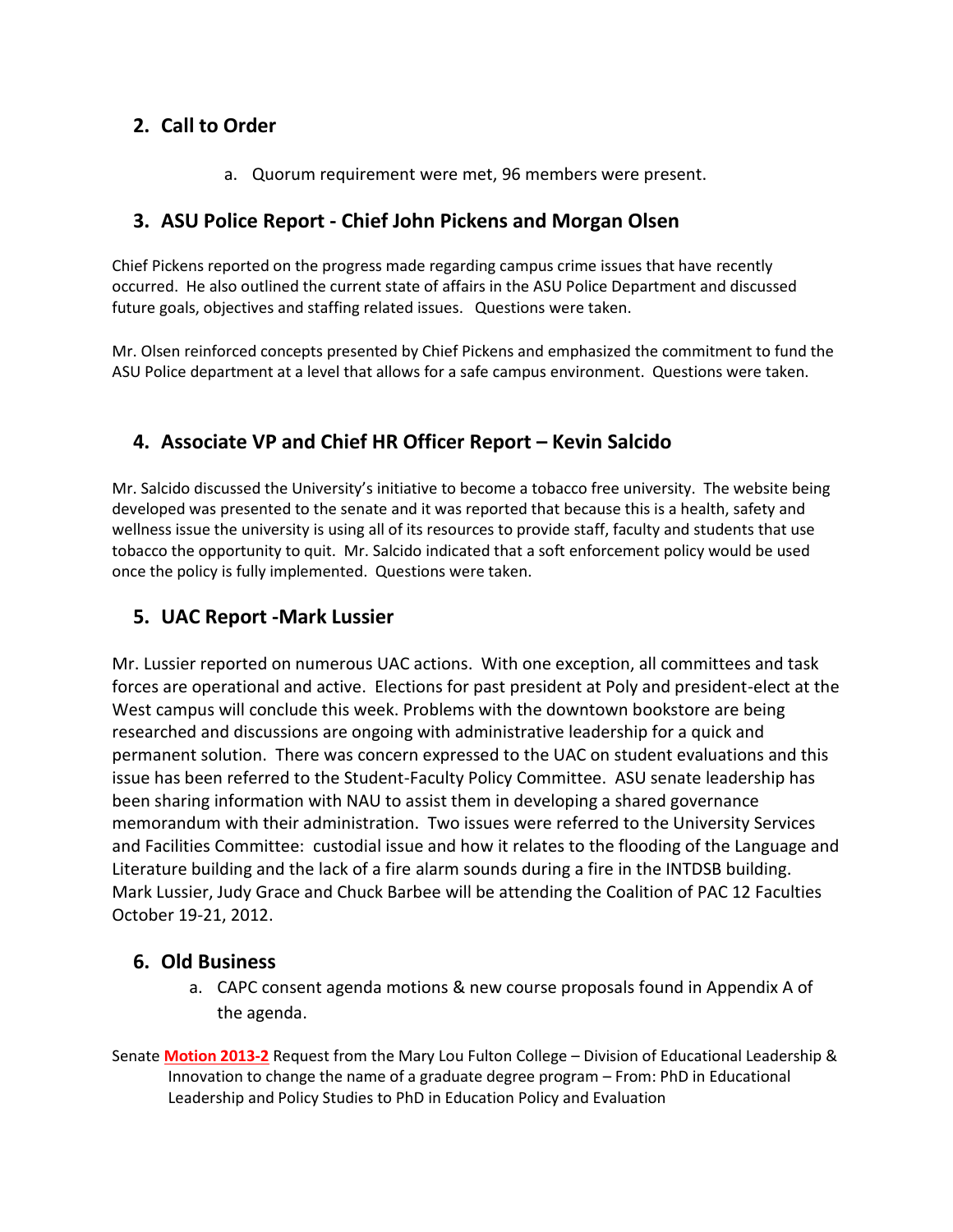- Senate **[Motion 2013-3](http://usenate.asu.edu/node/4420)** Request from the Mary Lou Fulton College Division of Educational Leadership & Innovation to change the name of a graduate degree program from PhD in Curriculum and Instruction to: PhD in Learning, Literacies and Technologies
- Senate **[Motion 2013-4](http://usenate.asu.edu/node/4421)** Request from the Mary Lou Fulton College Division of Educational Leadership & Innovation to change the name of a graduate degree program – From: MEd in Educational Administration and Supervision to MEd in Educational Leadership
- Senate **[Motion 2013-5](http://usenate.asu.edu/node/4422)** Request from the College of Liberal Arts and Sciences School of International Letters & Culture for the establishment of an undergraduate certificate in Brazilian Studies
- Senate **[Motion 2013-6](http://usenate.asu.edu/node/4423)** Request from the College of Liberal Arts and Sciences Establishment of a New Academic Unit, Department of Naval Science

CAPC motions were voted on as a consent agenda.

# **Final Votes Recorded: 77=Yes 4=No 1=Abstain Senate Motions 2013/2-6 and all new course proposals were approved**

#### **b. UAC Motion**

Senate **[Motion 2013-1](http://usenate.asu.edu/node/4424)** ACD-125 Changes: Computer, Internet, and Electronic Communications Information Management Policy.

Discussion ensued on this motion. After much discussion a motion was presented to table senate motion 2013-1, this was seconded by multiple senators.

A vote was taken to table senate motion 2013-1

# **Final Votes Recorded: 71=Yes 5=No 1=Abstain Senate Motion 2013-1 was tabled**

It was also noted that a request would be made for Gordon Wishon to attend senate meeting #3 on 11- 5-2012.

#### **7. New Business**

Senate **[Motion 2013-7](http://usenate.asu.edu/node/4433)** Request from the College of Liberal Arts and Sciences - School of International Letters & Cultures - for the establishment of graduate degree program – Ph.D. in International Letters and Cultures

Senate **[Motion 2013-8](http://usenate.asu.edu/node/4434)** Request from Barrett, The Honors College - for the disestablishment of an undergraduate certificate – Philosophy, Politics and Law